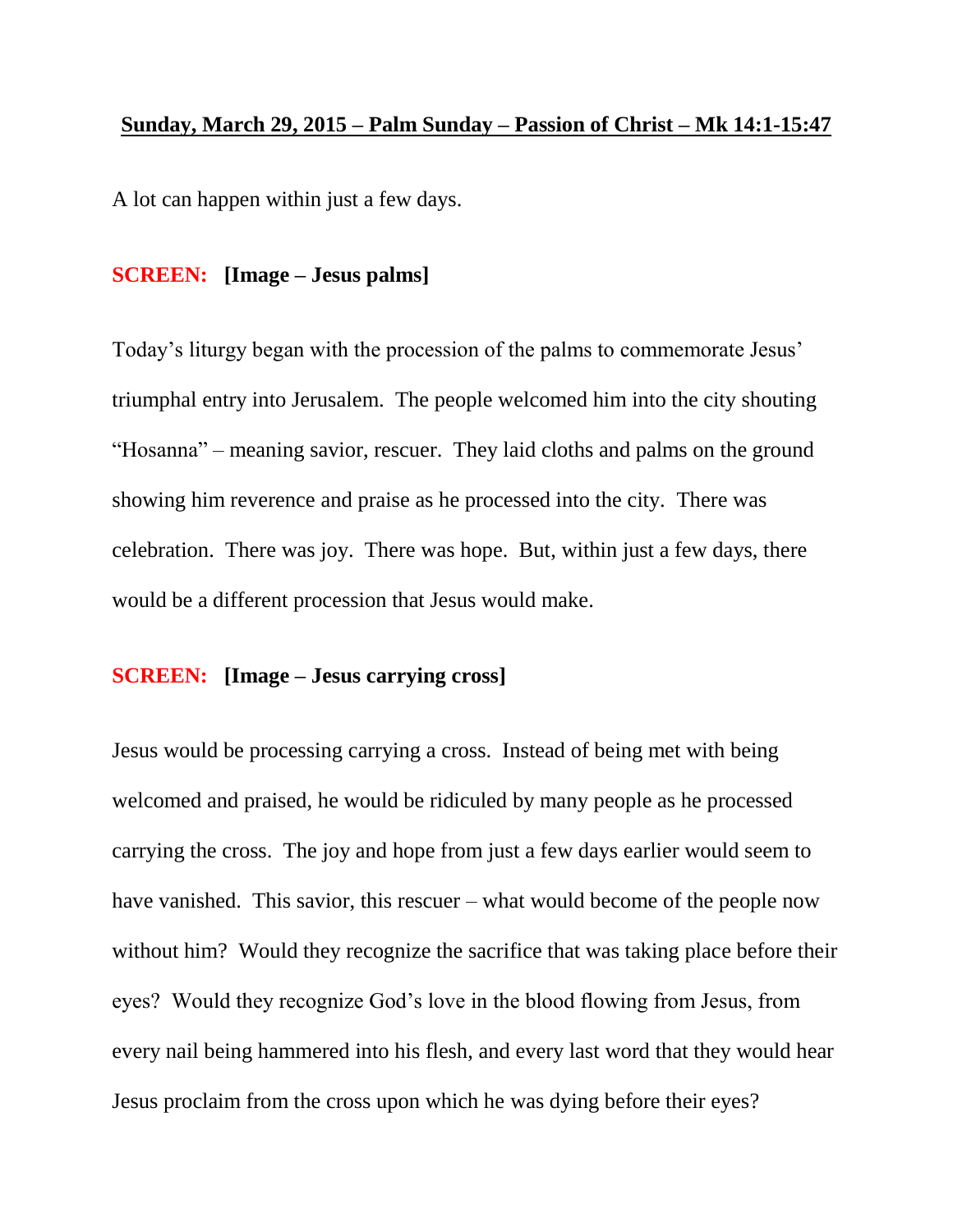## **SCREEN: [Image – A lot can happen in just three days]**

The words we just experienced in the Passion of our Lord, and this Holy Week in which we are entering, should be the most powerful week in the life of all Christians. A powerful week that if we truly enter into how our Lord wants us to experience these next seven days, then they will forever change our lives.

Whether you remained true to your Lenten promises you made on Ash Wednesday, or fell short of them, that is now in the past. Today is the day to enter into this week focused on experiencing in a profound way the suffering, death and resurrection of Jesus Christ. This Holy Thursday will begin the Triduum. On Thursday at 7 pm we will celebrate the Mass of the Lord's Supper. A night we commemorate the gifts of the Eucharist, the Priesthood, and our call to service. We will have 12 of our parishioners that are from our various mission activities to have their feet washed as a remembrance of when Jesus washed his Apostles feet. When Jesus taught them that we are all called to serve God by serving each other.

On Friday during the day we will have living Stations of the Cross at 1 pm and regular Stations of the Cross at 3 pm. Then at 7 pm on Good Friday we will celebrate the Liturgy of the Lord's Passion. One of the most solemn liturgies in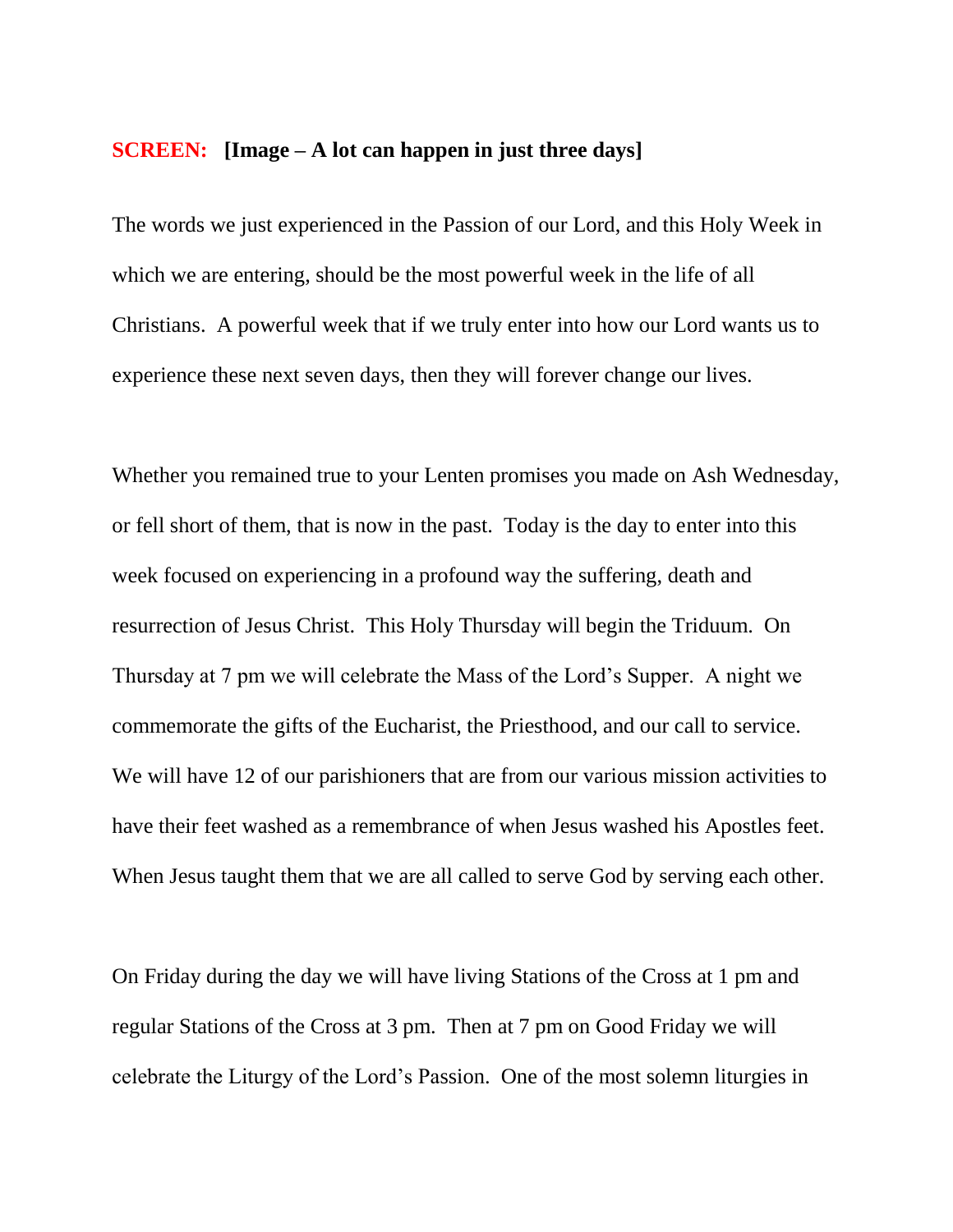the year of the Church when we proclaim the Passion of our Lord, venerate the cross to remember the cross upon which he was nailed and took his last breath among us, and receive Holy Communion.

Holy Saturday is then a day of quiet and prayerful preparation to celebrate the Resurrection of our Lord. Then on Saturday at 8 pm, our Easter Vigil Liturgy will start in front of the school entrance with lighting the Easter fire and the new Pascal Candle. We process with that light of Christ into the dark church spreading that light to everyone holding their own candle that represents that light of our Lord. We then hear the story of salvation proclaimed, and then celebrate before our eyes Baptism, Confirmation and the Holy Eucharist for new members coming into our parish as full Catholic members of our faith. A reminder to each of us of how precious the Sacraments given to us by Jesus Christ are in our lives. The Resurrection of our Lord continues to be celebrated then on Sunday at our normal Sunday Mass times.

This year, our children's worship SLAM, as well as babysitting, will be available on Holy Thursday, Good Friday, the Easter Vigil, and the 9 am and 11:30 am Masses on Sunday. When you leave Mass today, please pick up our Take-Away that gives you all the details about the liturgies of the Triduum and Easter.